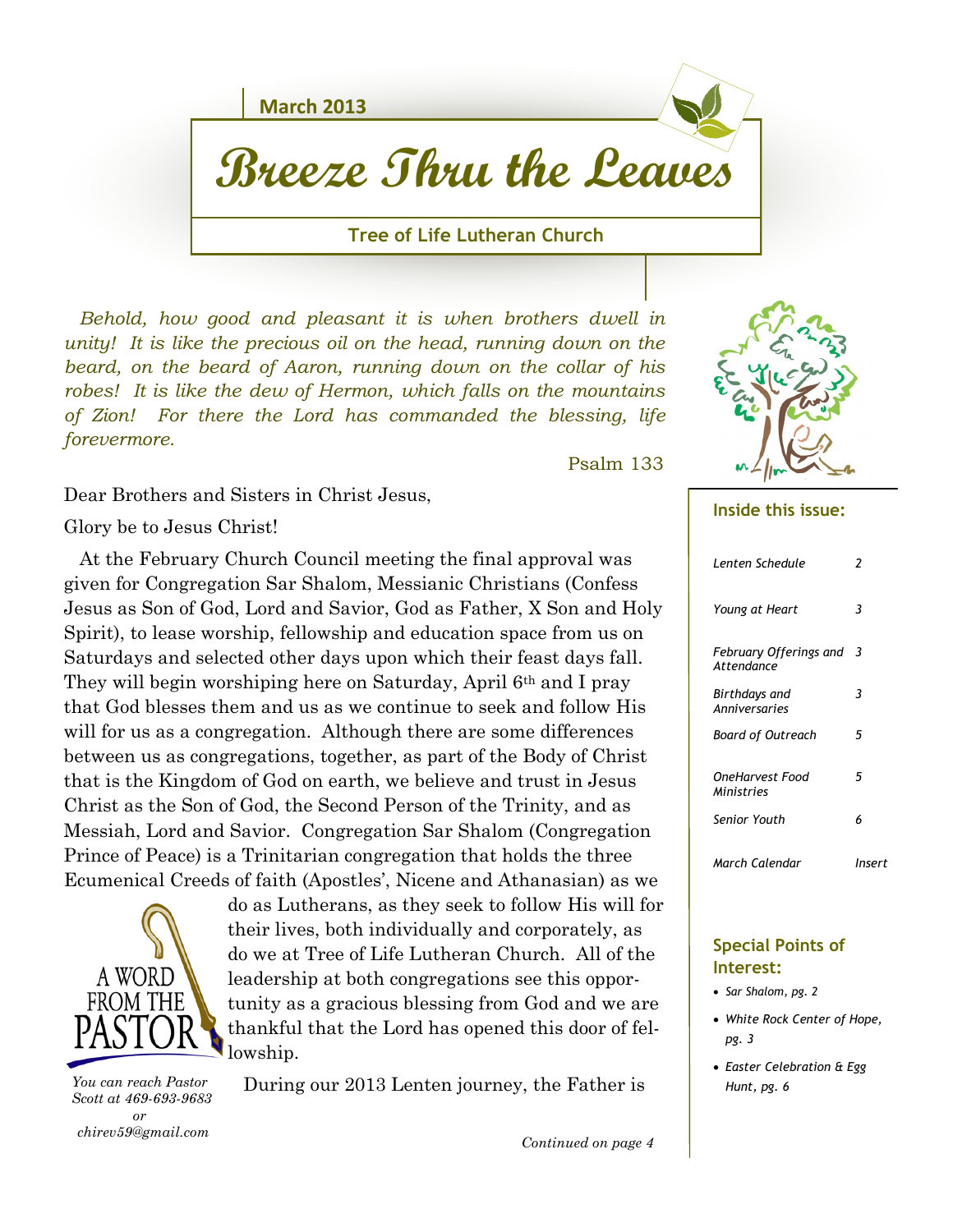

#### **March 6th**

Meal 6:30 p.m. - Baked Potato & Salad Olive Grove assist\* Service 7:30 p.m.

#### **March 13th**

Meal 6:30 p.m. - to be determined Maple and Walnut Groves assist\* Service 7:30 p.m.

#### **March 20th**

Meal 6:30 p.m. - to be determined Hickory Grove assist\* Service 7:30 p.m.

**March 28th - Maundy Thursday** Service 7:30 p.m.

#### **March 29th - Good Friday**

6:00 p.m. Prayer Vigil 8:00 p.m. Service

#### **March 31st - Easter**

7:30 a.m. Sunrise Service Breakfast served by Senior Youth 11:00 a.m. Traditional Worship

## *\*Bring desserts and help with clean-up*

## Sar Shalom (Prince of Peace)

#### COMING SOON!!!!!!

As many of you have heard already, Sar Shalom (a Messianic Jewish Congregation) will be renting our facilities for their Worship, noon meal and Bible Classes on Saturdays beginning in April.

The Church Council was looking for a way to welcome them and show them how glad we are that they are going to be here. It was brought up that it would be nice if our members would individually write welcome cards to their congregation. If this is something that you would like to participate in, please leave your welcome cards in the church office by April 3rd so that we can have them ready to give to them on their first Saturday with us (April 6th). I think that this will be a good way to let them know that we welcome them with open arms. Please consider being a part of it

If you have any questions, please feel free to ask Pastor, any Elder or Council member. I'm sure any one of us will be happy to discuss this with you.

In His Service,

Linda A. Hill

(TOL Council President)

## Adult Bible Class

Bob Green is leading the Sunday morning Adult Bible Class through Adam Hamilton's video-based series "Final Words From the Cross".

Please join us each Sunday during Lent!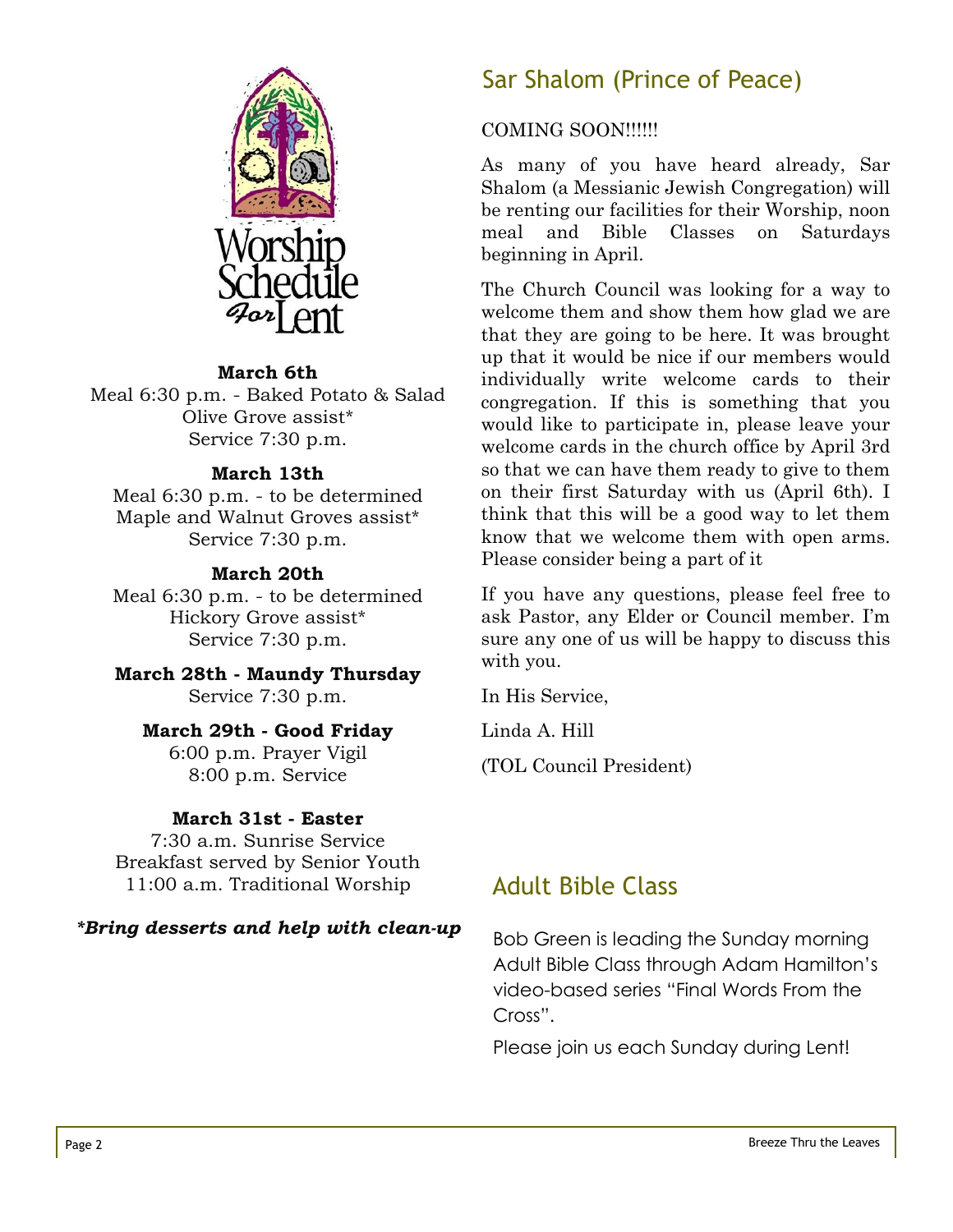|  | <b>Birthday</b><br>Blessings |
|--|------------------------------|
|  |                              |

| <b>Cortney Alexander</b> | $3-2$   |
|--------------------------|---------|
| <b>Brandon Holzer</b>    | $3 - 2$ |
| <b>Stan Lewis</b>        | $3 - 2$ |
| Dick Wendt               | $3 - 3$ |
| <b>Taylor Rattan</b>     | $3-6$   |
| Ryan Hroch               | $3 - 8$ |

## David Jander 3-8 Sarah Porter 3-8 Brett Rattan 3-9 Shayla Wells 3-10 Mike Angelbeck 3-12 Patty Gibbs 3-17 James Karlin 3-20 Linda Angelbeck 3-21 Joshua Jander 3-21 Charles Melton 3-25 Lee Wilson 3-28

## Young at Heart

Please join us for "potluck lunch" on Tuesday, March 12th at 11:30 AM, here at the church. We are so excited to have Joe Green as our new head of Trustees, that perhaps we can now begin work on our cross/center circle project. We still need your input. Make it a point to be there.

# Jappy *mnveršary!* Art & Ellie Silbernagel 3-1-1941 David & Ginny Hoppe 3-14-1969 James & Kathy Troxell 3-21-1975 Gerald & Tammy Dixon 3-25-2000 Tony & Helen Anne Iuliano 3-28-1981

## From Lynn Hinkel

Dear brothers and sisters in Christ, as you know, last fall I had a midlife crisis (kind of late in life). I decided that Pam and I should buy a house and move to Michigan. Since then, there have been many items that my eyes have been opened to. Bottom line is, I have decided that a move to Michigan would NOT be in our best interests. I apologize for any confusion this might have caused,

Your brother in Christ, Lynn

## White Rock Center of Hope

White Rock Center of Hope is always in need of macaroni and cheese to give to their clients. When you're at the store please pick up a couple boxes and help feed families in need.

## Offerings and Attendance for February

| <b>DATE</b>               | 8:45 | 11:15           | <b>SS</b> | General<br><b>Offering</b> | Growing<br>To the<br><b>Future</b> | <b>Mission</b><br><b>Tithe</b> |
|---------------------------|------|-----------------|-----------|----------------------------|------------------------------------|--------------------------------|
| 2/3/13                    | 67   | 46              | 47        | $$7,704*$                  | \$675                              | \$770                          |
| 2/10/13                   | 50   | 59              | 48        | $$3,281*$                  | \$400                              | \$328                          |
| 2/17/13                   | 58   | 30              | 47        | \$3,897*                   | \$400                              | \$390                          |
| 2/24/13                   |      |                 |           | $$*$                       | \$                                 | \$                             |
| <b>Total for February</b> |      | $\mathbf{\$}^*$ | \$.       | \$                         |                                    |                                |

\*Needed per week—\$4,738; Needed for February—\$18,952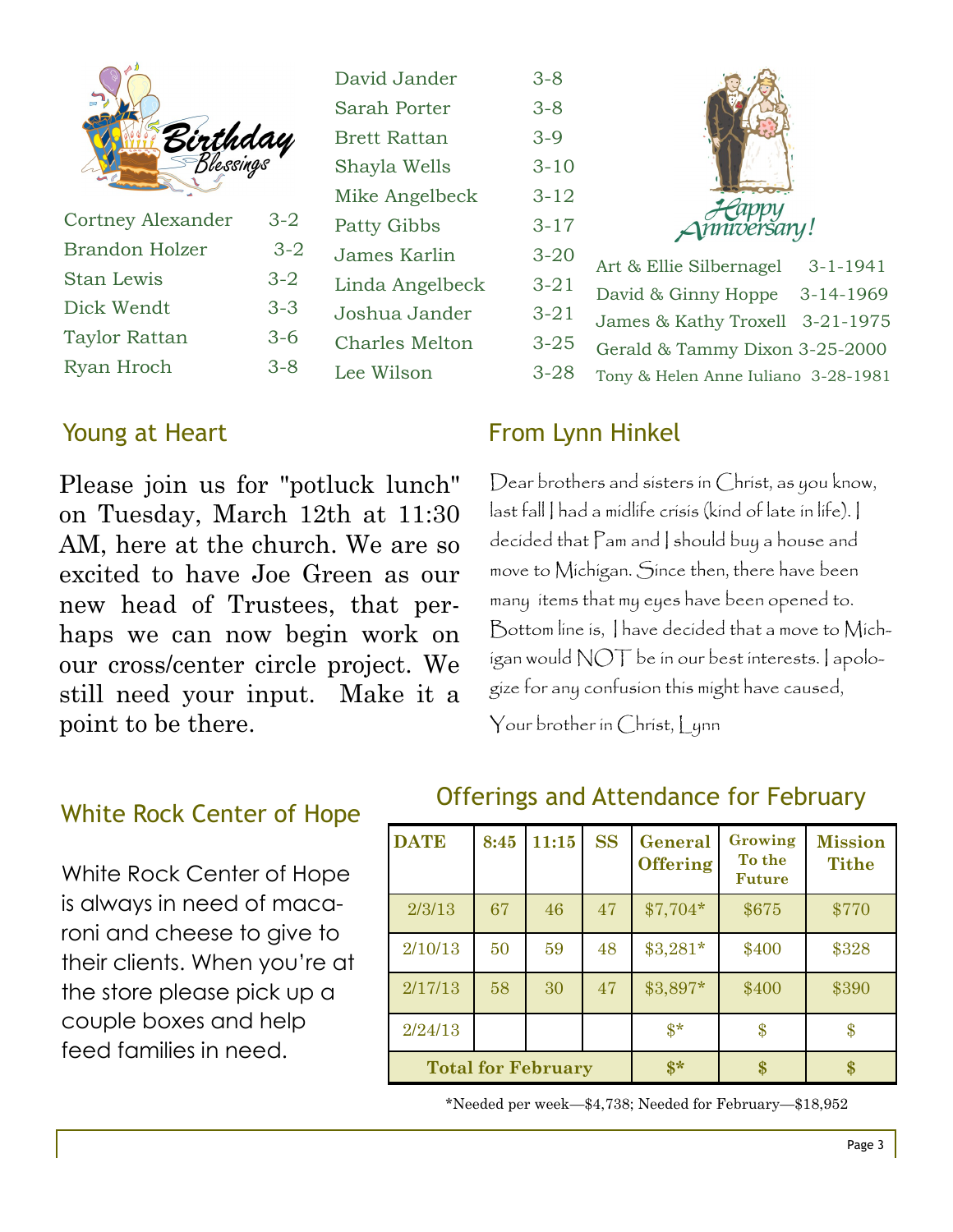## Pastor's Page, *continued from pg. 1*

once again teaching us about prayer (during the midweek services) as we look at some of the times our Lord and Savior Jesus Christ humbly prayed in fellowship with the Father and in obedience to His will for His life. Please lift prayers of praise and thanksgiving to the Father for His gracious work among us and ask that He would bless both congregations with a clear vision of His will and with the power of the Holy Spirit to enable us to fulfill His will. As you have opportunity, please joyously and lovingly welcome our brothers and sisters in Christ from Congregation Sar Shalom and help them to feel welcome and at home in this house of the Lord.

 In the seventeenth chapter of his gospel, St. John relates the prayer of Jesus just prior to his going to the Garden of Gethsemene where He would be arrested; eventually being tried, flogged and crucified. In the second part of this High Priestly Prayer of our Lord, Jesus prays for the disciples, and by extension, the whole Christian Church on earth as she is called to be a witness to the world. In your prayers, echo these words of our Lord for Congregation Sar Shalom and for Tree of Life Lutheran Church.

*(Jesus said): "I have manifested your name to the people whom you gave me out of the world. Yours they were, and you gave them to me, and they have kept your word. Now they know that everything that you have given me is from you. For I have given them the words that you gave me, and they have received them and have come to know in truth that I came from you; and they have believed that you sent me. I am praying for them. I am not praying for the world but for those whom you* 

*have given me, for they are yours. All mine are yours, and yours are mine, and I am glorified in them. And I am no longer in the world, but they are in the world, and I am coming to you. Holy Father, keep them in your name, which you have given me, that they may be one, even as we are one. While I was with them, I kept them in your name, which you have given me. I have guarded them, and not one of them has been lost except the son of destruction, that the Scripture might be fulfilled. But now I am coming to you, and these things I speak in the world, that they may have my joy fulfilled in themselves. I have given them your word, and the world has hated them because they are not of the world, just as I am not of the world, but that you keep them from the evil one. They are not of the world, just as I am not of the world. Sanctify them in the truth; you word is truth. As you sent me into the world, so I have sent them into the world. And for their sake I consecrate myself, that they also may be sanctified in truth."*  John 17:6-19

To all the people of God at Tree of Life Lutheran Church and Congregation Sar Shalom:

*The Lord bless you and keep you; The Lord make His face to shine upon you and be gracious to you; The Lord lift up His countenance upon you and give you* <sup>*₹</sup>(shalom) peace.*</sup> *So shall they put my name upon the people of Israel, and I will bless them.* 

Numbers 6:24-27

Amen!

In Christ's Service Pastor Scott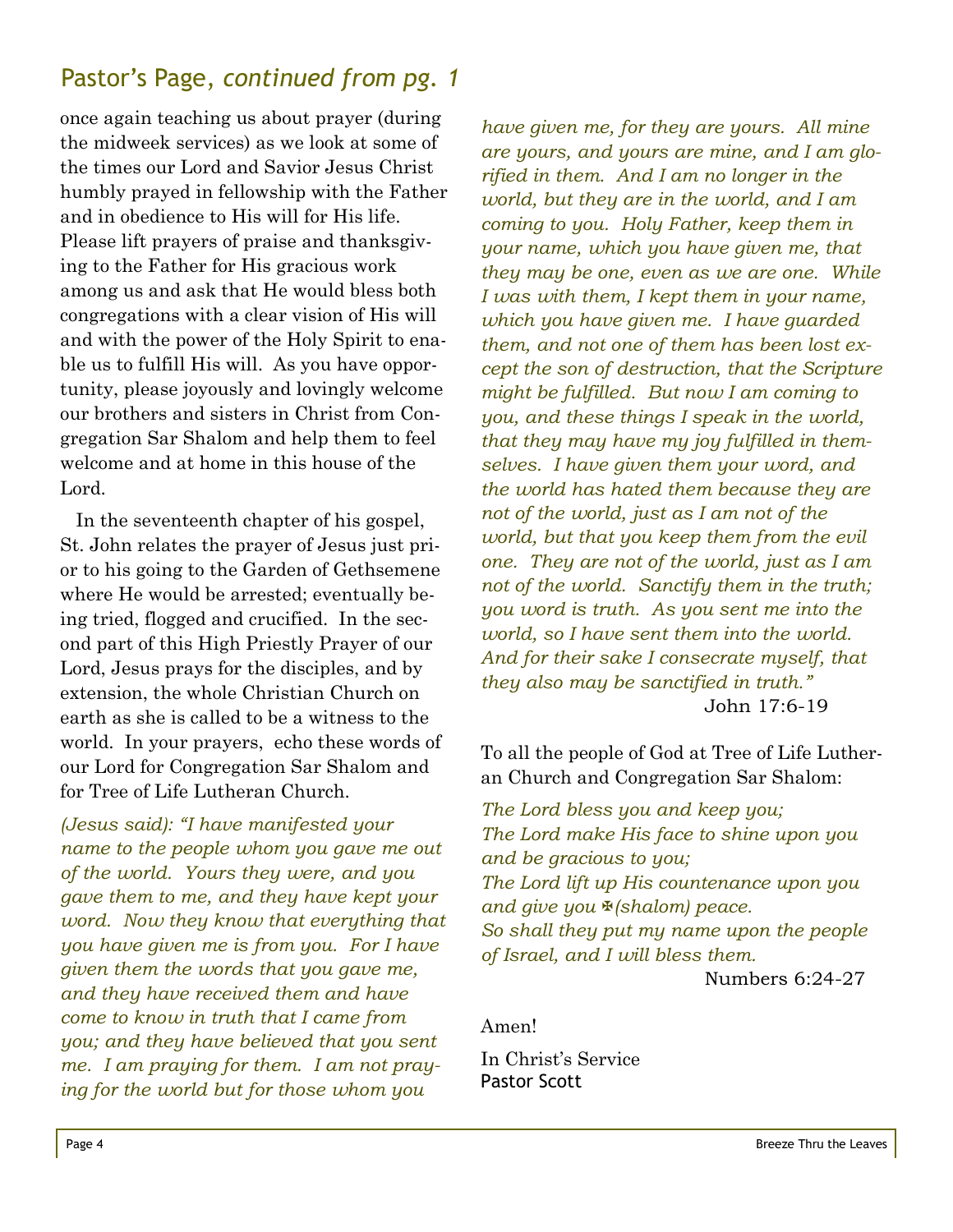

**Please join us for our Small Group Bible Study. We will be using the Lifelight Study of the New Testament book of Mark. Saturdays from 4 - 5:30 PM**

## OneHarvest Food Ministries

Tree of Life is partnering with OneHarvest Food Ministries to serve the needs of our community. OneHarvest provides quality frozen food at a very economical price and is open to everyone regardless of income. Once a month we will pick up prepackaged food boxes and bring them to Tree of Life to be picked up by those who have pre-ordered and pre-paid. This is an excellent way to minister to our community. To learn more about OneHarvest, you can go to their website:

www.oneharvest.com. If you are interested in volunteering with this ministry please contact Kara Jander. As of this printing, no dates have been set for when we will begin this ministry. Please pray that OneHarvest will be a blessing to Tree of Life and the community.

## From the Board of Outreach

## COMING SOON----- MARK YOUR CALENDARS

 **April 21st**, right after 2nd service, you will have a wonderful opportunity to relax and enjoy some fellowship with our congregation and "hopefully" we will have several guests to join us to take advantage of our **"SILENT AUCTION".** These are items donated by the venders from our first craft fair and will make lovely Mother's Day gifts, or just something for yourself.

We will be serving a spaghetti dinner for lunch. There will be a FREE WILL offering of course, just to help pay for the meal.

 The Board of Outreach would also invite you to donate an item of your own; in case you have a rare coin or perhaps a stamp just laying around and it would get lost in the stuff you are giving for youth Garage Sale on April 13th, please feel free to let us handle this for you. Your own "work of art" would be great. SERIOUSLY: we do need a few more items to make the auction a little more interesting and profitable. We would really appreciate your help. Please contact Chris Gibbs or Shannon Murphy for more information.